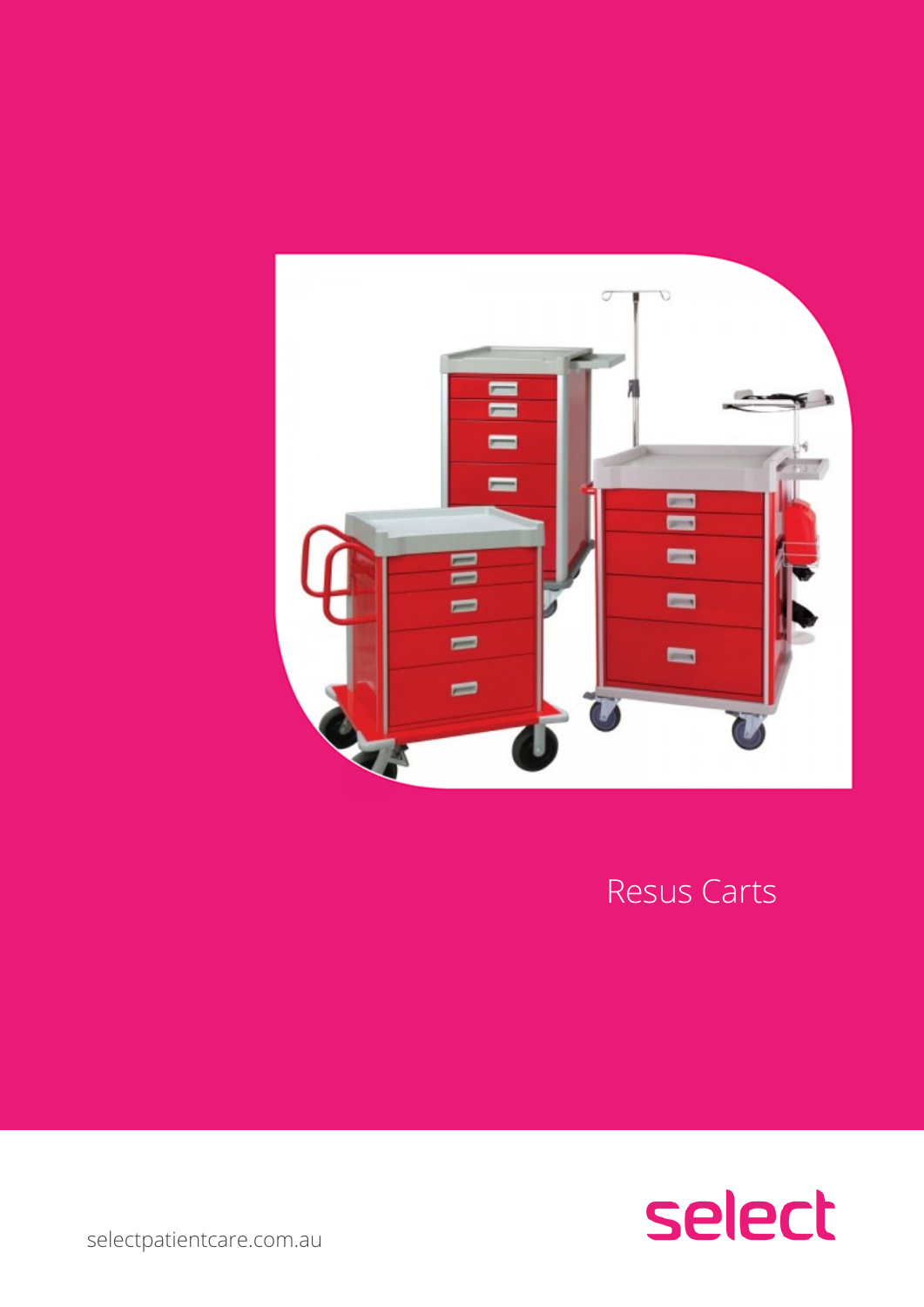# Resus Carts

When it comes to crash carts in hospitals, you want to be the very best reliable equipment for the task. Be prepared emergency devices that adhere to Australian safety guidel



Viva Emerge **Viva Emerge - Co** Viva All-Terrain



Cart Breakaway L

v-03072022 - Page 2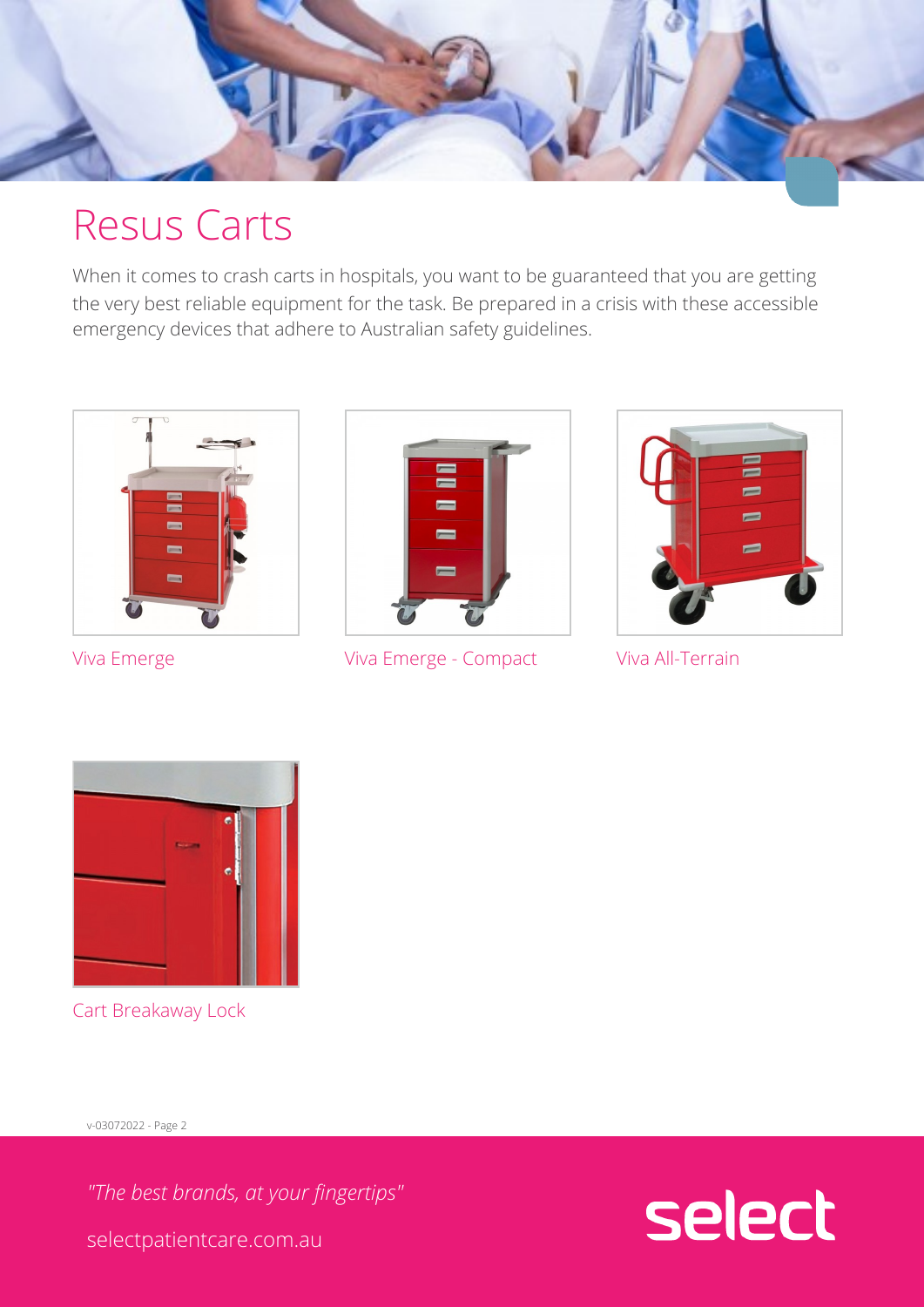# Viva Emerge

High visibility cart availab of specialised emergency a

### Features

- \* Use in any facility or departmer supplies
- Compact design occupies minim
- **Extensive range of accessory options**
- \* Package option with a kit of spe accessories
- **\*** Bright colour tone to stand out
- Height includes the standard 12
- $*$  75mm, 155mm and 235mm lockal drawers
- \* Slide out work shelf for extra space
- Includes push handle

## Product Code (Package)

- 1085mm H x 6 Drawer package -
- \* 1010mm H x 5 Drawer package ( GC2050-P
- 1010mm H x 4 Drawer package -
- 930mm H x 5 Drawer package -
- 850mm H x 4 Drawer package -

### Product Code (Cart Only)

- $\bullet$  1085mm H x 6 Drawer CQRC-G
- $^{\bullet}$  1010mm H x 5 Drawer CQRC-G
- \* 1010mm H x 4 Drawer CQRC-G
- \* 930mm H x 5 Drawer CQRC-GC
- $\bullet$  850mm H x 4 Drawer CORC-GC

### Summary

Provide assurance for your patient resuscitation cart with a choice of Defibrillator Shelf, CPR Board, S and Oxygen Tank Holder. There i 155 and 235mm drawer configurations of cart heights.



v-03072022 - Page 3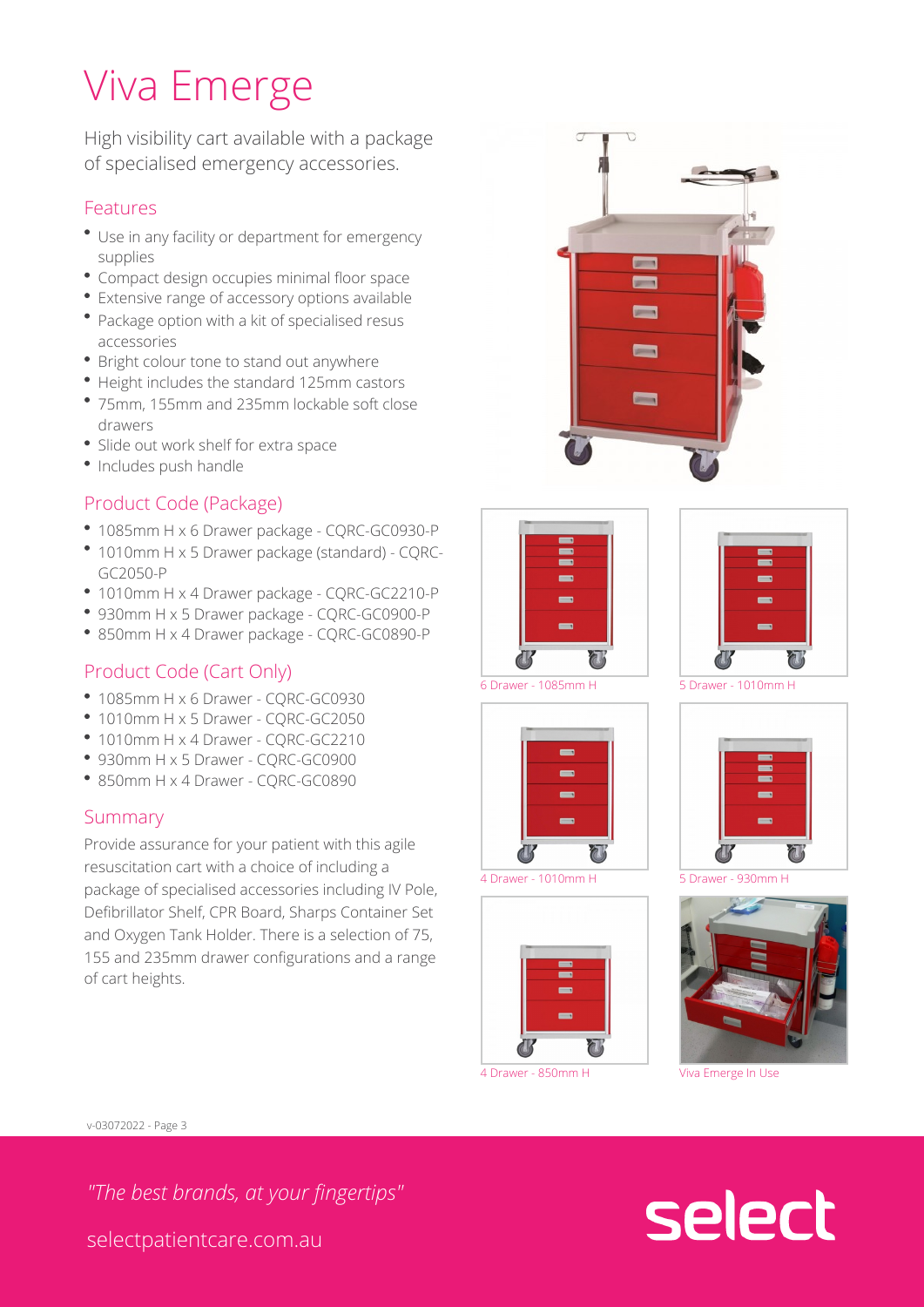# Viva Emerge - Compact

This cart is narrower to be for excellent maneuverabili efficiency.

### Features

- \* Compact Cart 470 W x 520 D x 9 100mm castors
- $°$  75mm, 155mm and 235mm lockal drawers
- Easy clean top with slide out wo
- Includes push handle
- $\bullet$  Many optional accessories avail

### Product Code

- CQRC-XGC2061
- . With Accessory Package CQRC

### Summary

Available as the cart only or can full package of emergency access Pole, Defibrillator Shelf, CPR Bo Container Set and Oxygen Tank F

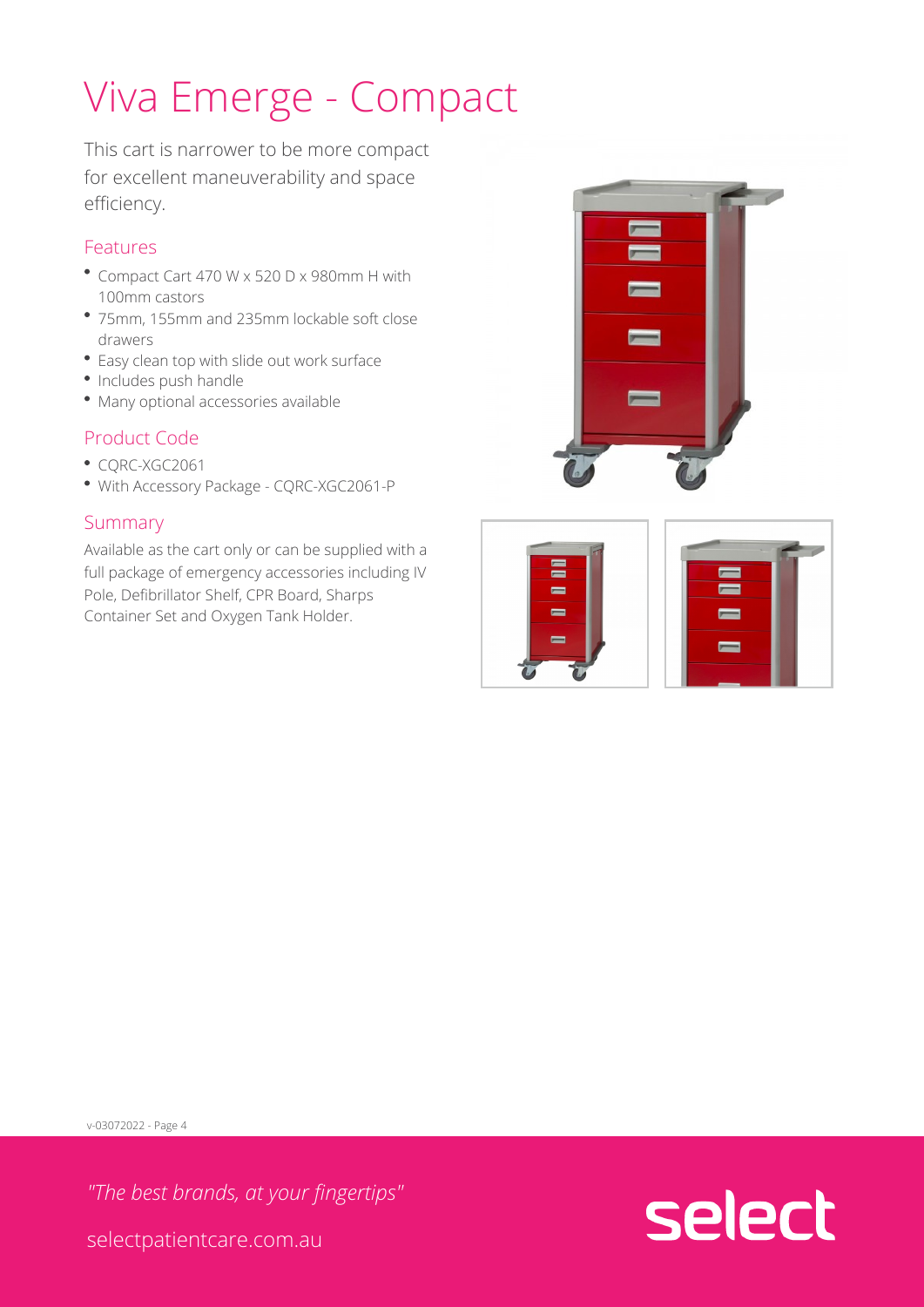# Viva All-Terrain

This crash cart is designed uneven ground outdoors or as long hospital corridors.

### Features

- Light-weight and very maneuver
- \* Extra large 200mm puncture pro
- $*$  75mm, 155mm and 235mm lockal soft close drawer system
- Large, vertical push handles
- $^{\bullet}$  Many accessories available to c
- Standard height including casto

### Product Code

- $^{\bullet}$  1010mm H x 5 Drawer CQRC-G
- \* 1010mm H x 5 Drawer Package -ATP

## Summary

Master the outdoors or long distances  $M$ unique base design - big 200mm proof wheels, 2 fixed straight op handles assures you will move the and stay in control.





All-Terrain Handles All-Terrain In Use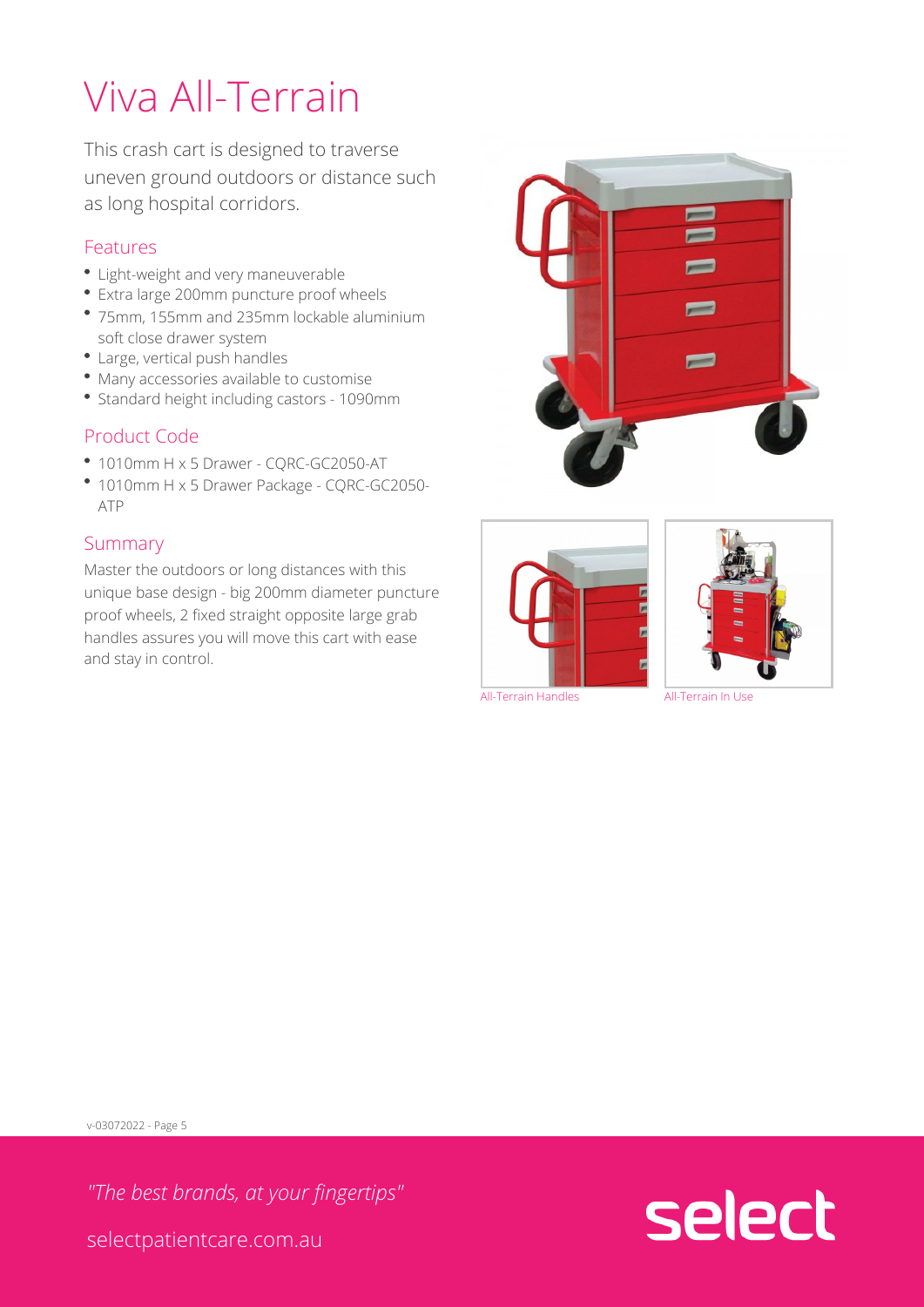# Cart Breakaway Lock

Metal locking bar or tabs  $t_1$ drawers with tamper seals.

## Features

- Hinged metal flap
- Lock all drawers with a single b
- Lock individual drawers with tat
- Locking bar and tab colour option
- Tamper proof seal options

### Product Codes

- Full Locking Bar; CQCA-BLB
- Drawer Locking Tab; CQCA-BLT

### Summary

Choose to either lock out an enti seal, just lock out specific drawe drawer individually with these st open flaps.



v-03072022 - Page 6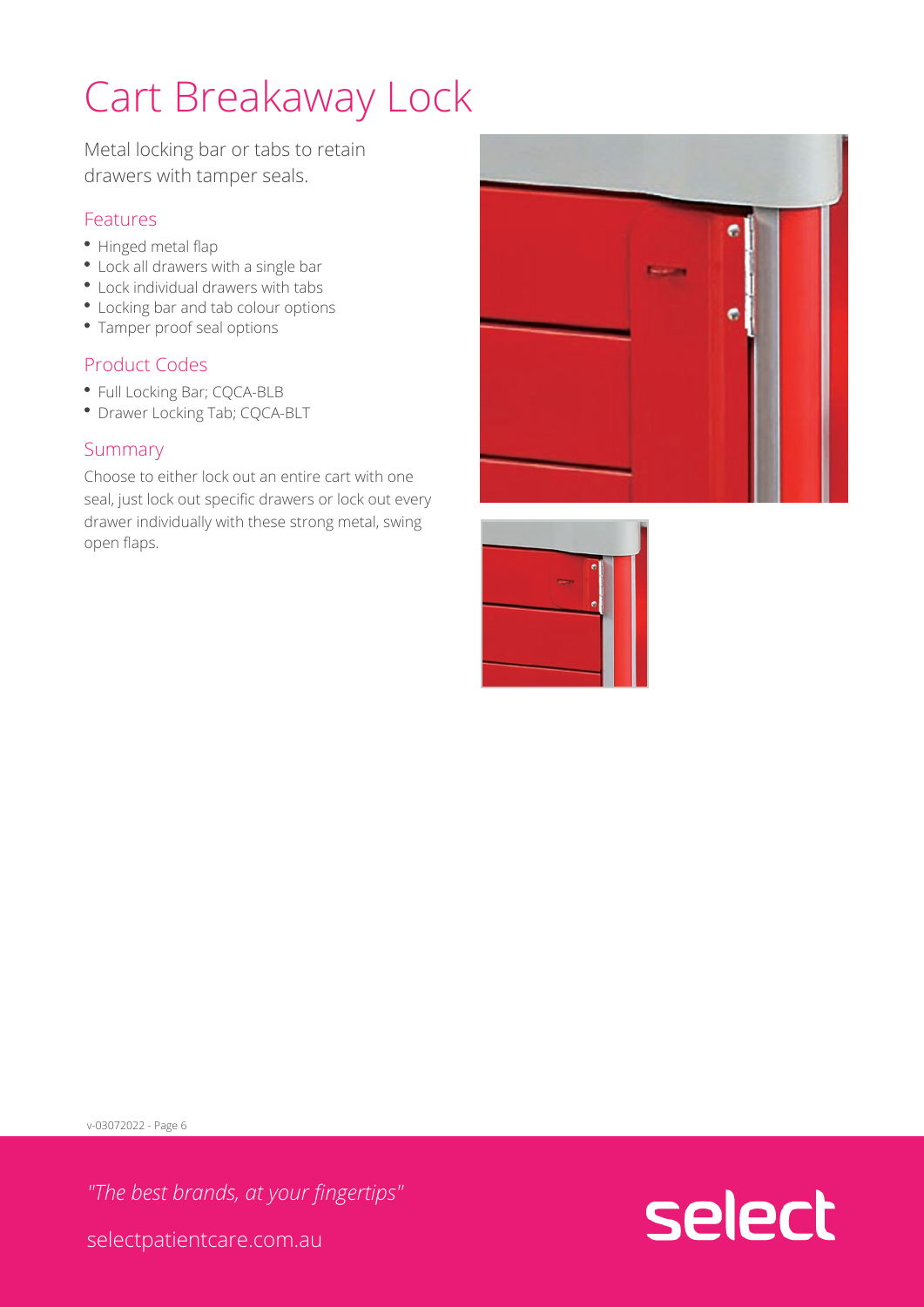## Notes

| $v - 03072022 - Page$ 7 |  |
|-------------------------|--|